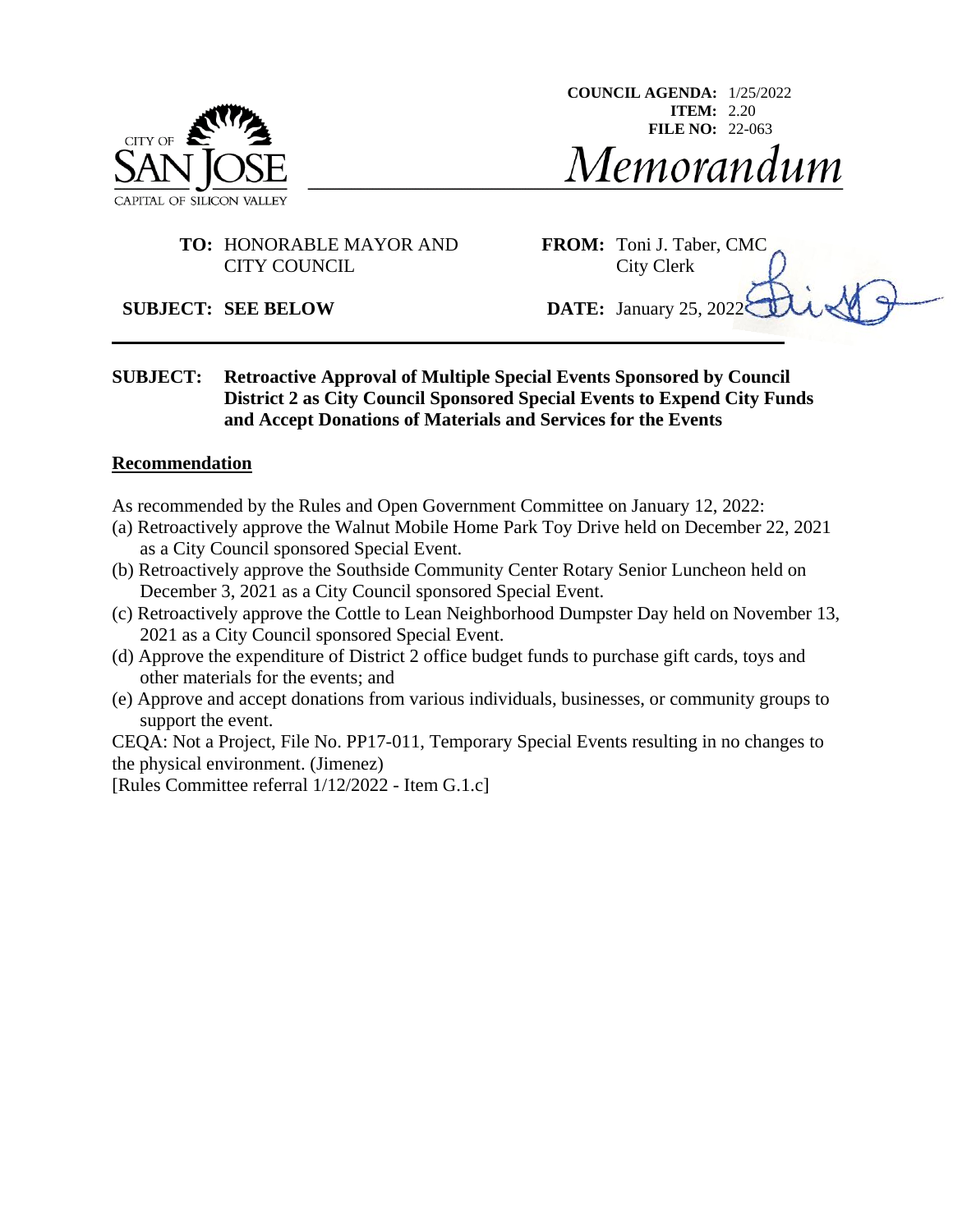

# Memorandum

 **TO:** HONORABLE MAYOR AND CITY COUNCIL

**FROM:** Councilmember Jimenez District 2

**SUBJECT: SEE BELOW DATE:** January 6, 2022

APPROVED:

ergio 4

#### **SUBJECT: RETROACTIVE APPROVAL OF DISTRICT 2 EVENTS AS CITY COUNCIL SPONSORED SPECIAL EVENTS TO EXPEND CITY FUNDS AND ACCEPT DONATIONS OF MATERIALS AND SERVICES FOR THE EVENTS**

#### **RECOMMENDATION**

- 1. Retroactive Approval the Walnut Mobile Home Park Toy Drive held on December 22, 2021; and
- 2. Retroactive Approval of the Southside Community Center Rotary Senior Luncheon held on December 3, 2021; and
- 3. Retroactive Approval of the Cottle to Lean Neighborhood Dumpster Day held on November 13, 2021.
- 4. Approve the expenditure of District 2 office budget funds to purchase gift cards, toys and other materials for the events;
- 5. Approve and accept donations from various individuals, businesses and/or community groups to support the events.
- 6. Place the items on the January 25, 2022 Council Agenda for action.

## **BACKGROUND**

On February 1, 2005, the City Council adopted Resolution 72517 which requires Councilmembers to submit a memorandum to the Rules Committee regarding proposed City Council sponsored Special Events and the proposed use of any funds.

The Walnut Mobile Home Park toy drive was held on December 22, 2021 at 4320 Monterey Rd, San Jose CA. The Walnut Mobile Park is a community of 40 manufactured homes located on Monterey Rd next to Fire Station 18 and the Department of Transportation South Yard. This community is made up of low-income seniors and families with young children. Over the years park residents have faced many challenges such as rat infestations, blight, graffiti and homelessness along the Monterey Rd rail-corridor. In spite of these challenges the residents and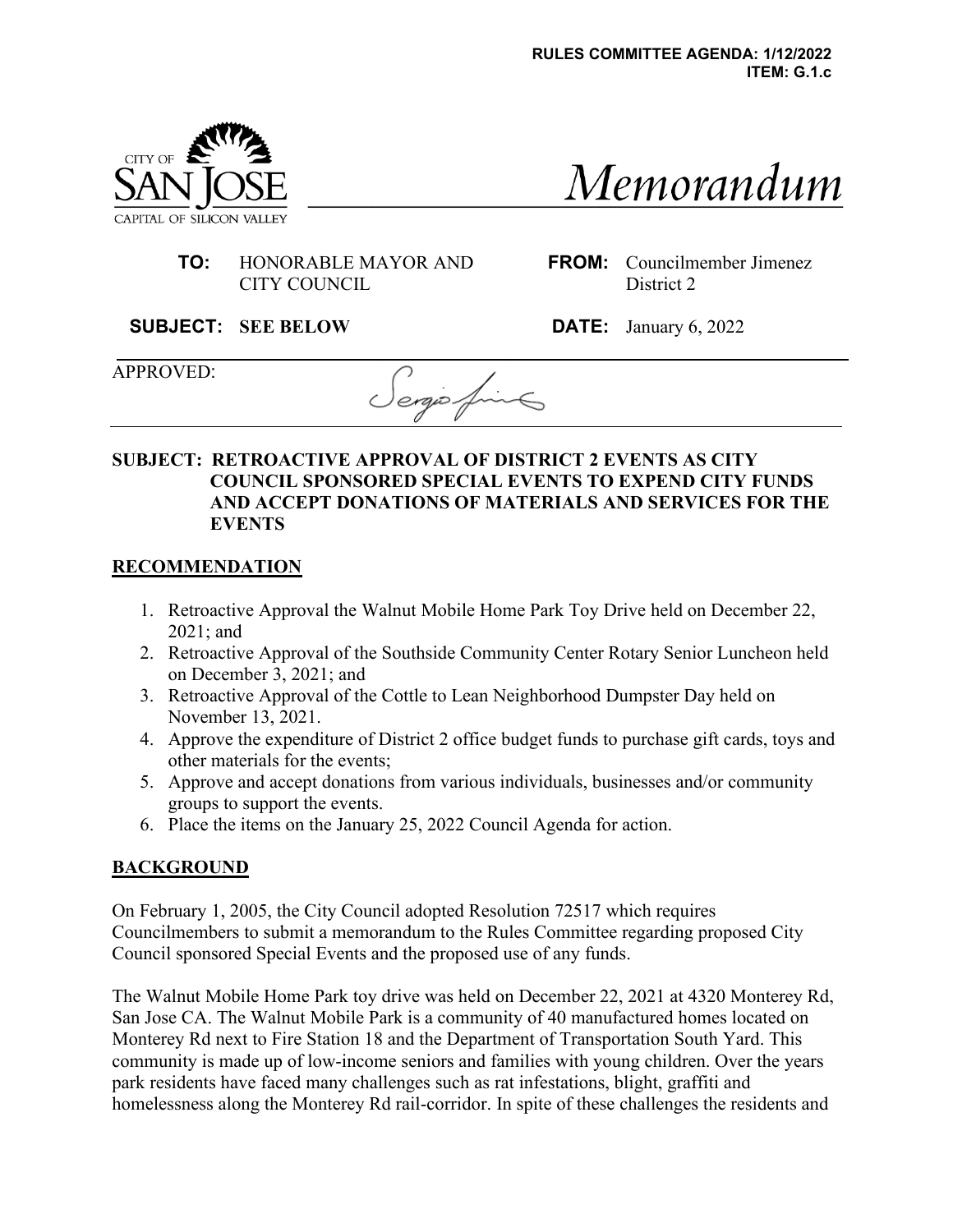HONORABLE MAYOR AND CITY COUNCIL January 6, 2022 Subject: D2 Special Events Page 2

park manager have worked closely with District 2 to create solutions and uplift their neighbors. A toy drive for the children of Walnut Mobile Park is an opportunity to give back and acknowledge their hard work and commitment to a safer community.

The Rotary Senior Luncheon was held on December 3, 2021 at Southside Community Center. This event was organized in partnership with Southside Community Center. At the event seniors received a free or low cost lunch as well as a winter hat from the District 2 Council Office. The purpose of the event was to engage seniors and provide information and resources. Many seniors have struggled throughout the pandemic with isolation and access to food. Through this event we were able to help seniors access resources and information to stay healthy during the holidays.

The Cottle to Lean Dumpster Day was held on November 13, 2021 at Calpine Drive in front of Anderson Elementary in San Jose's District 2. This special event allowed residents to discard unwanted items legally and safely while helping keep illegal dumping off our City streets.

All of the mentioned events were held outdoors, free and open to the public and followed all appropriate Covid-19 local public health rules, including requiring masks and social distancing.

# **ANALYSIS**

Approval by the City Council of the event will ensure compliance with the Council's prior direction regarding Council Special Events. In observance of existing fundraising disclosure requirements, Councilmember Jimenez will report any cash or in-kind donations received for the event on their Disclosure of Fundraising Report (DFR-1). Approval of this memorandum will enable Council District 2, City departments and the Office of the City Clerk to proceed with the event. Any cash donations received will be processed pursuant to the City's normal financial and budgetary procedures.

#### **PUBLIC OUTREACH/INTEREST**

The Office of the City Clerk will post the item on the City's Website for the January12, 2021 Rules Committee Agenda and the January 25, 2022 City Council Agenda.

## **CEQA**

- $\Box$  Not a Project, File No. PP17-010, City Organization & Administrative Activities resulting in no changes to the physical environment.
- $\Box$  Not a Project, File No. PP17-011, Temporary Special Events resulting in no changes to the physical environment.
- $\Box$  Exempt, File No. PP12-080. Minor temporary use of land having negligible or no permanent effect on the environment.
- Exempt, File No. PP13-056, Activities associated with citywide litter clean-up activities.
- □ Exempt, File No. PP11-046, Graffiti removal services.